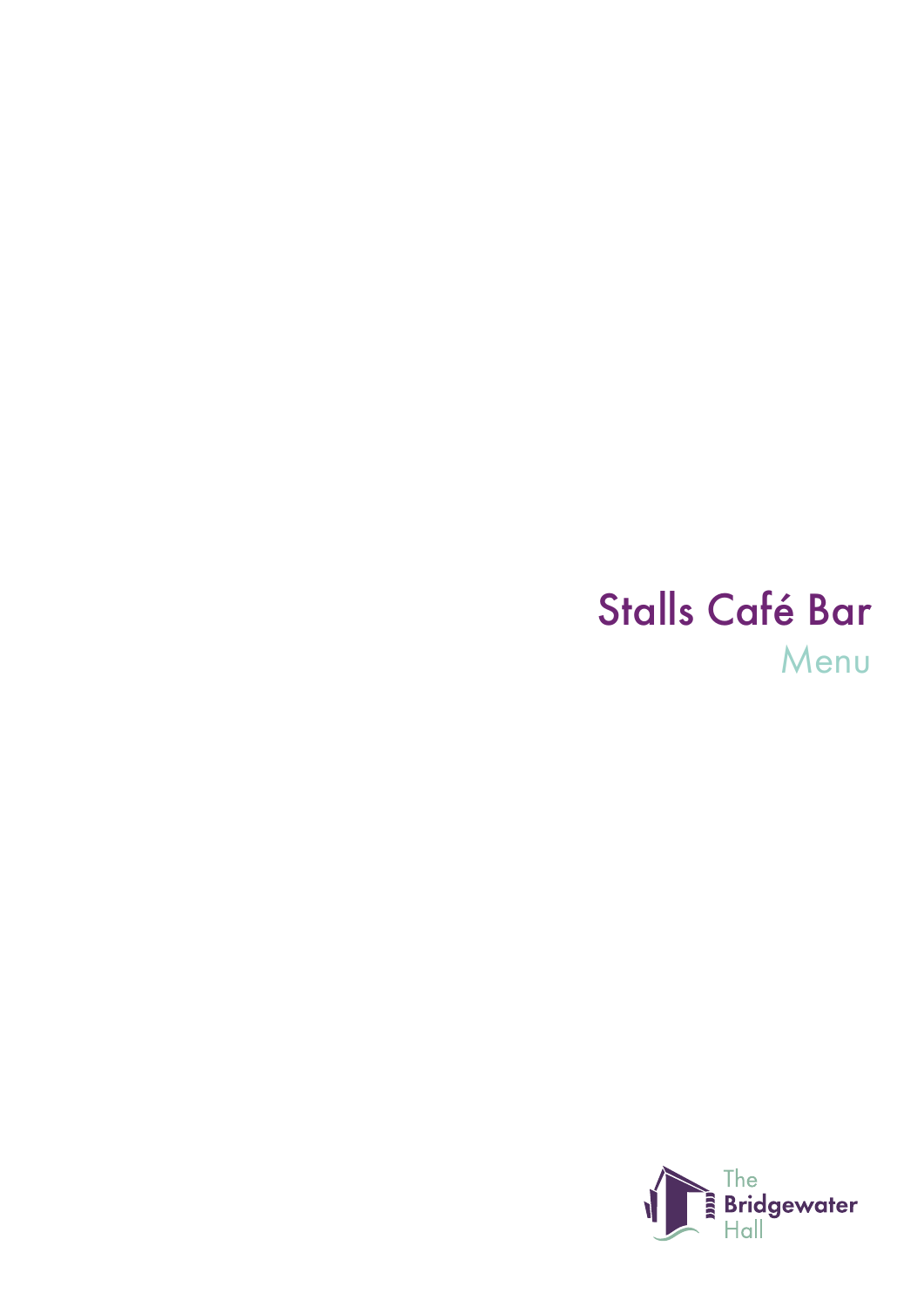# Soup of the Day

HOMEMADE FRESH SOUP served with focaccia bread £6.50

# **Sandwiches**

All our sandwiches are served with our crunchy vegetable salad and house dressing

### HAM SALAD

Cured Pork leg served on white extra thick bloomer bread, whipped sea salt butter, Vine ripened plum tomatoes, cucumber and crispy iceberg lettuce £5.00

## EGG MAYO

Creamy free range egg mayonnaise with sliced egg and watercress served on extra thick wholemeal bloomer £4.70

#### NEW YORK PASTRAMI

Pastrami, sliced gherkin, Monterey jack cheese and American mustard served in a chargrilled white bloomer £5.90

### CHICKEN B I T

Chicken mayonnaise, smoked streaky bacon, sliced vine ripened plum tomatoes and shredded lettuce, served in extra thick white bloomer £5.90

#### VEGAN WRAP

Curried sweet potato and butternut squash, baby spinach and cucumber served in a soft tortilla wrap £4.70

## TUNA MAYO AND CUCUMBER

Tuna chunks coated in a thick creamy mayonnaise seasoned with Maldon sea salt, extra thick wholemeal bloomer bread, crisp cucumber slices £5

## ADD TRIPLE COOKED CHIPS £3.50

# Chef's Inspiration

CHICKEN AND CHORIZO PENNE PASTA served in a roast pepper and tomato sauce £8.50

WILD MUSHROOM GNOCCHI, creamy garlic, parmesan and tarragon sauce £7.50

THE BRIDGEWATER HALL FISH AND CHIPS with mushy peas and tartare sauce £8.70

## **Desserts**

SELECTION OF FRESHLY MADE CAKES FROM £4.50

Ask your server for todays choices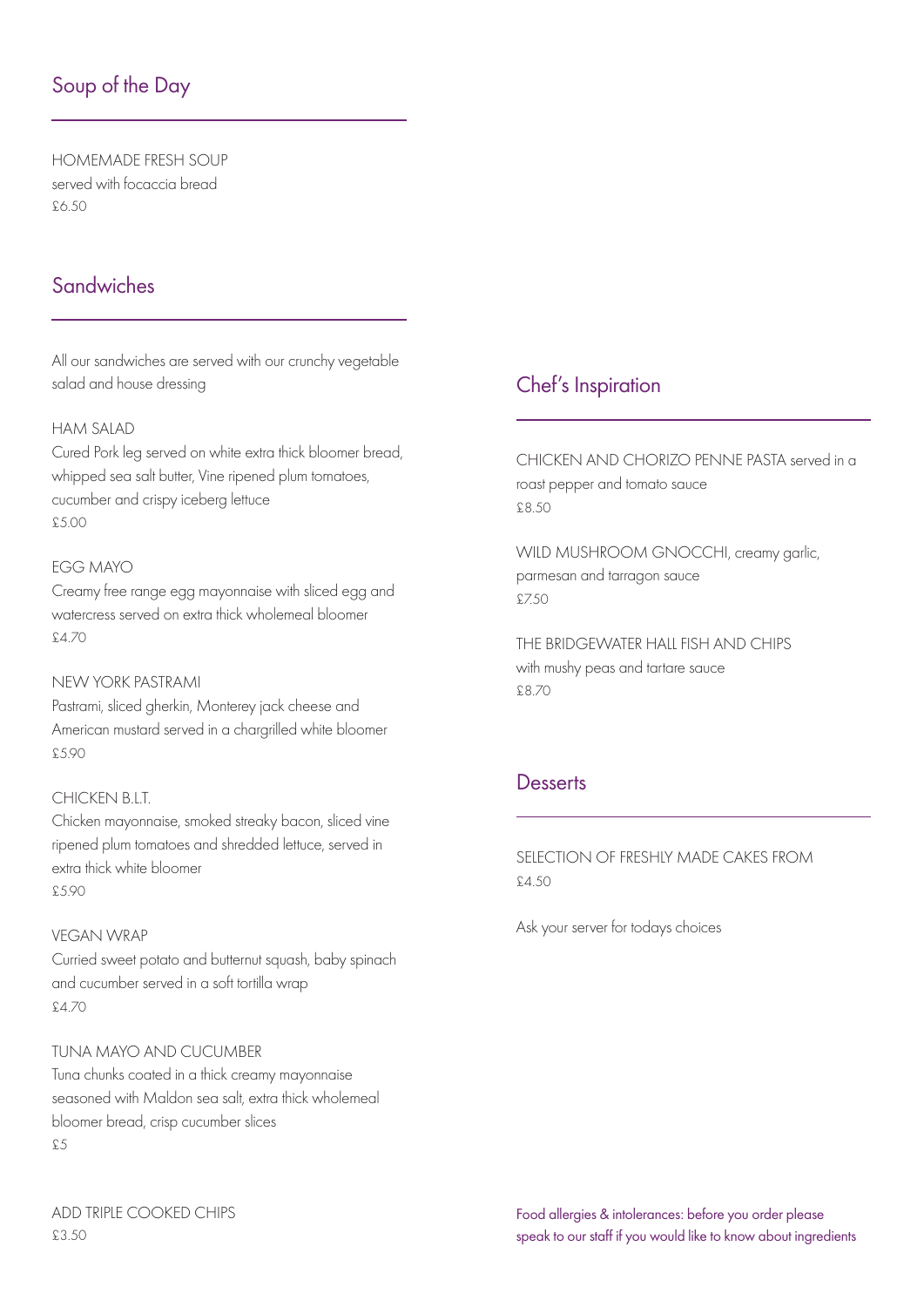## Hot Beverages

A selection of classic teas and fruit & herbal infusions Pot of Tea for one £2.70 /two £3/four £5

Cup of fresh ground coffee £2.70

Espresso £2

Cappuccino £2.90

Large Cappuccino £3.10

Latte £2.90

Hot Chocolate £2.70

## Soft Drinks

Coke Zero, Diet Coca-Cola, Lemonade – 200ml £2.60

Juices & mixers from £2.50

Mineral water £2.40

## Wines by the Glass

Please ask for this season's selection

 125ml /175ml/250ml from £4/£6/£8

## Beers

Draught IPA £3.10/£6.20 Draught Lager £2.80/£5.60 Premium Lager £3.10/£6.20 Selection of Bottled Beers from £5.10

Food allergies & intolerances: before you order please speak to our staff if you would like to know about ingredients